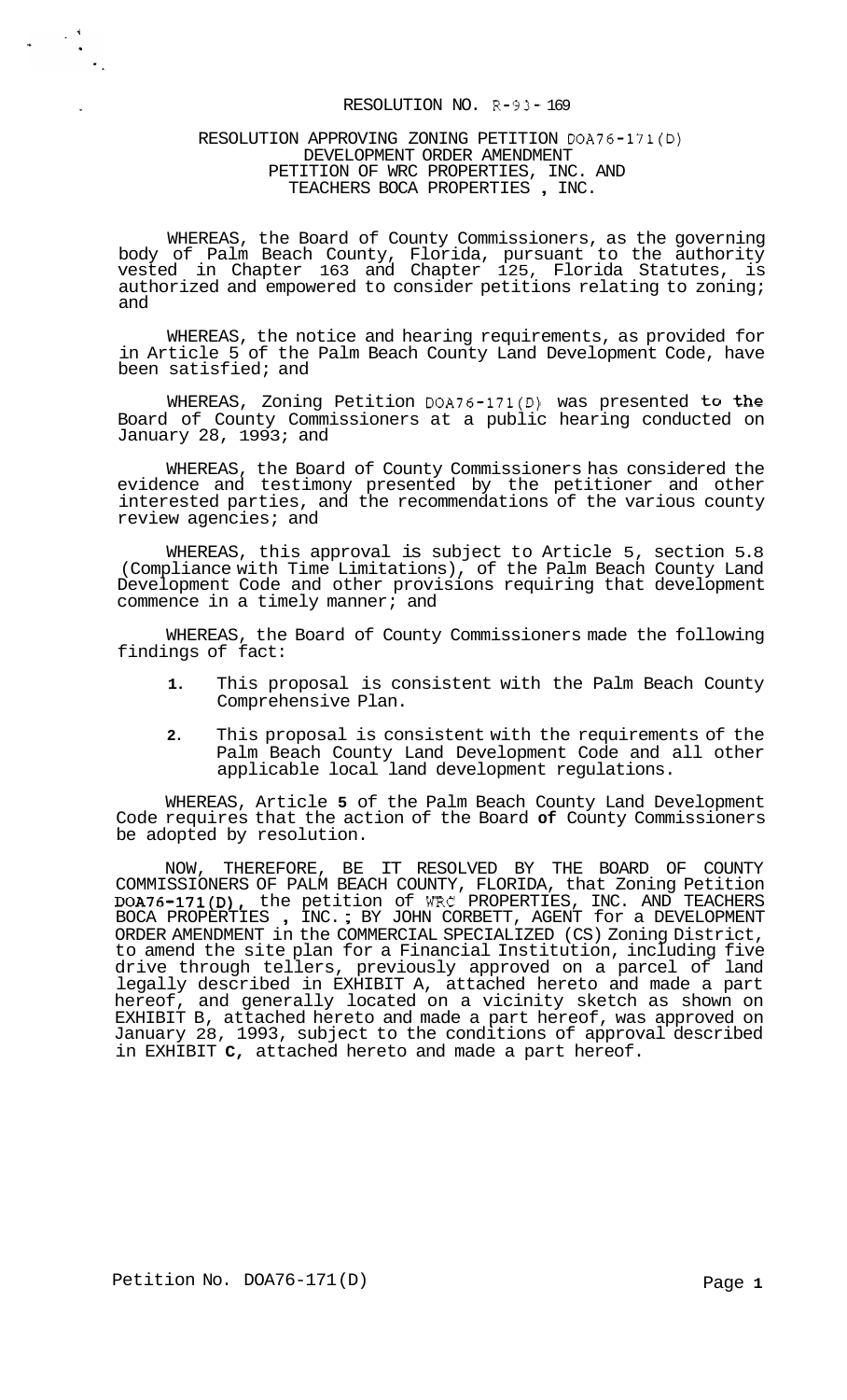Commissioner Newell \_\_\_\_\_ moved for the approval of the Resolution.

The motion was seconded by Commissioner **Marcus** and, upon being put to a vote, the vote **was** as follows:

| $Ay_{\theta}$   |
|-----------------|
| Aye             |
| Ay <sub>e</sub> |
| Ay <sub>e</sub> |
| Ay <sub>e</sub> |
| Ave             |
| Absent          |
|                 |

The Chair thereupon declared that the resolution was duly passed and adopted this 28th day **of** January, **1993.** 

APPROVED AS **TO FORM**  AND LEGAL SUFFICIENCY

 $\frac{1}{2}$ 

 $\sim 10^7$ 

PALM BEACH COUNTY, FLORIDA BY ITS BOARD **OF** COUNTY COMMISSIONERS

ttu BY: **PORNEV** 

G. DOROTHY H. WILKEN, CLERK 717. VSU BY: DEPUTY CLERK  $\ddot{\odot}$ it Ni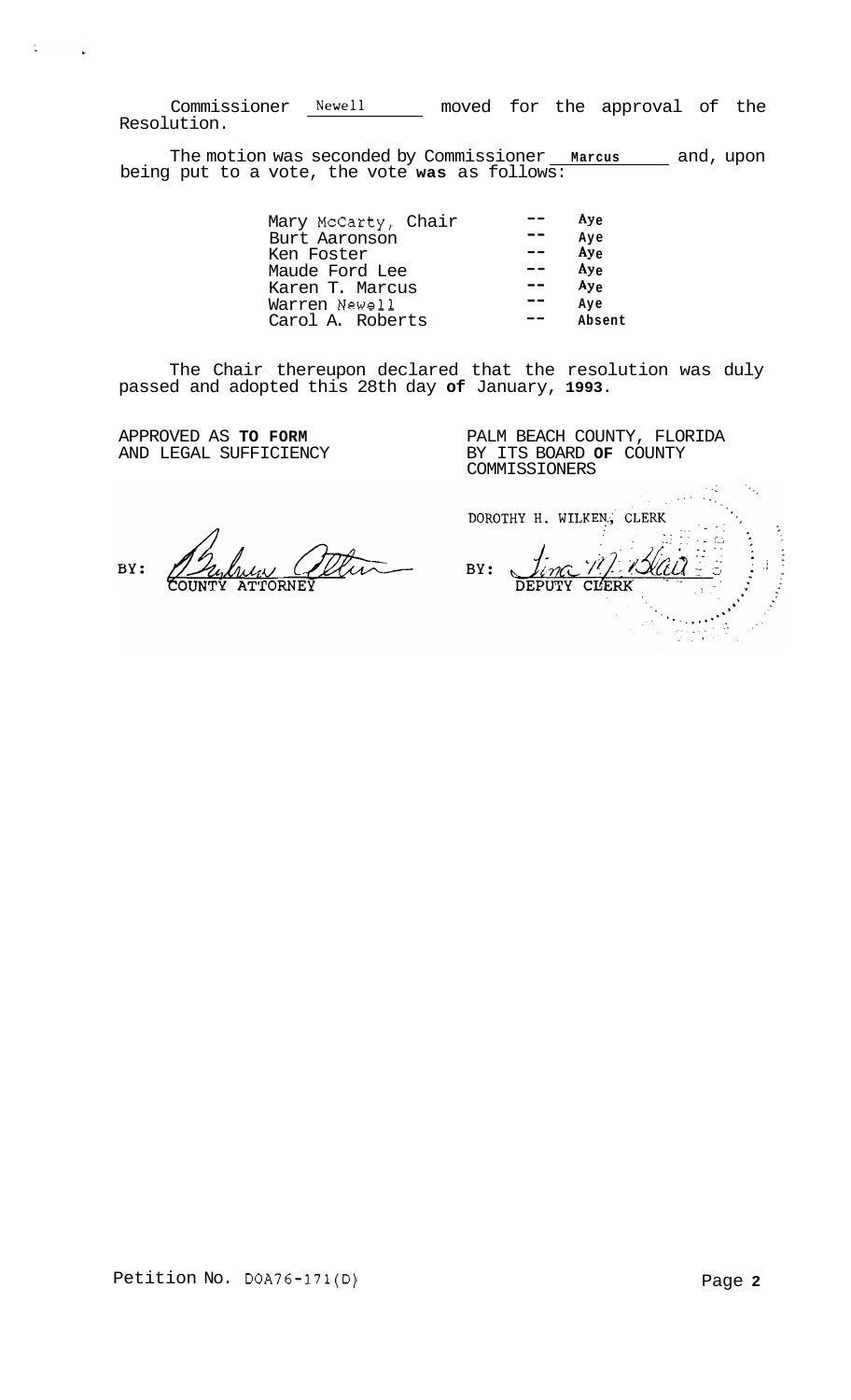#### **EXHIBIT A**

#### LEGAL **DESCRIPTION**

**Tracts** 1 **and 2, REPLAT OF PARCEL B "ARVIDA BUSINESS PLAZA, "**  according to the Plat **thereof as** recorded in **Plat Book 36,**  at **Pagebl,** of **the Public** Records of **Palm** Beach County, Florida.

#### **TOGETHER WITH:**

*h* portion of Section **23,** Township **47** South, **Range 42** East, **Palm** Beach County, Florida, being **more** particularly described **as** follows:

Beginning at **the** Northwest corner of said Tract **1, REPLAT OF**  PARCEL B <sup>"</sup>ARVIDA **BUSINESS PLAZA"**; thence North **89** degrees **30'** 16" **E**, along the North line of Tracts 1, **2** and **3 of said** REFLAT OF PARCEL **B** " ARVIDA **BUSINESS PLAZA" , a** distance **Of**  1123.50 **feet to** a **point** on **the arc** of **a** circular curve to the left, **whose** radius **bears** N **65 degrees 10' 4 6 " W** from **the last** described point; thence Easterly **and Northerly,** along the arc of **said curve,** having **a radius** of **320.85** feet, an arc distance of 63.80 **feet;** thence **S** *89* **degrees 30' 16" W, along a line** parallel with, **and** *75.00* **feet South of, as measured at right** angles to, the North line **of said Section 23, said** line **also** being parallel with, **and** 60.00 feet North of, **as measured** at rlght angles **to,** the North line of **said Tracts** 1, **2** and **3, a** distance **of 1144.79 feet;** thence **S** 00 **degrees 23'** *59"* **E,** a **distance of 60.00 feet** to **the** Point of Beginning.

Property Control **100-42-47-23-06-001-0000 00-42-47-23-06-002-0000 00- 42- 47- 23- 00- 000- <sup>1040</sup>**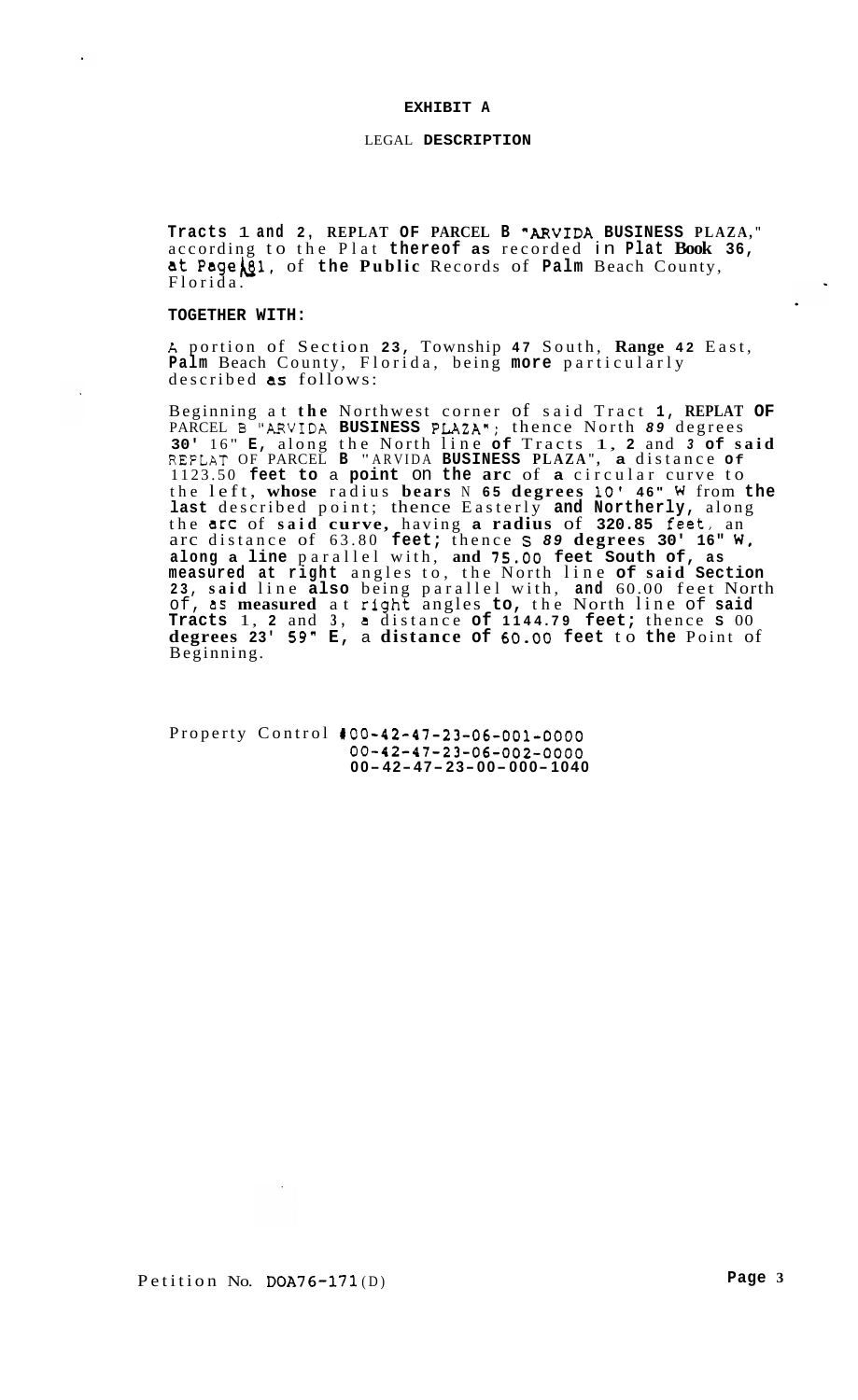## EXHIBIT B

## VICINITY SKETCH

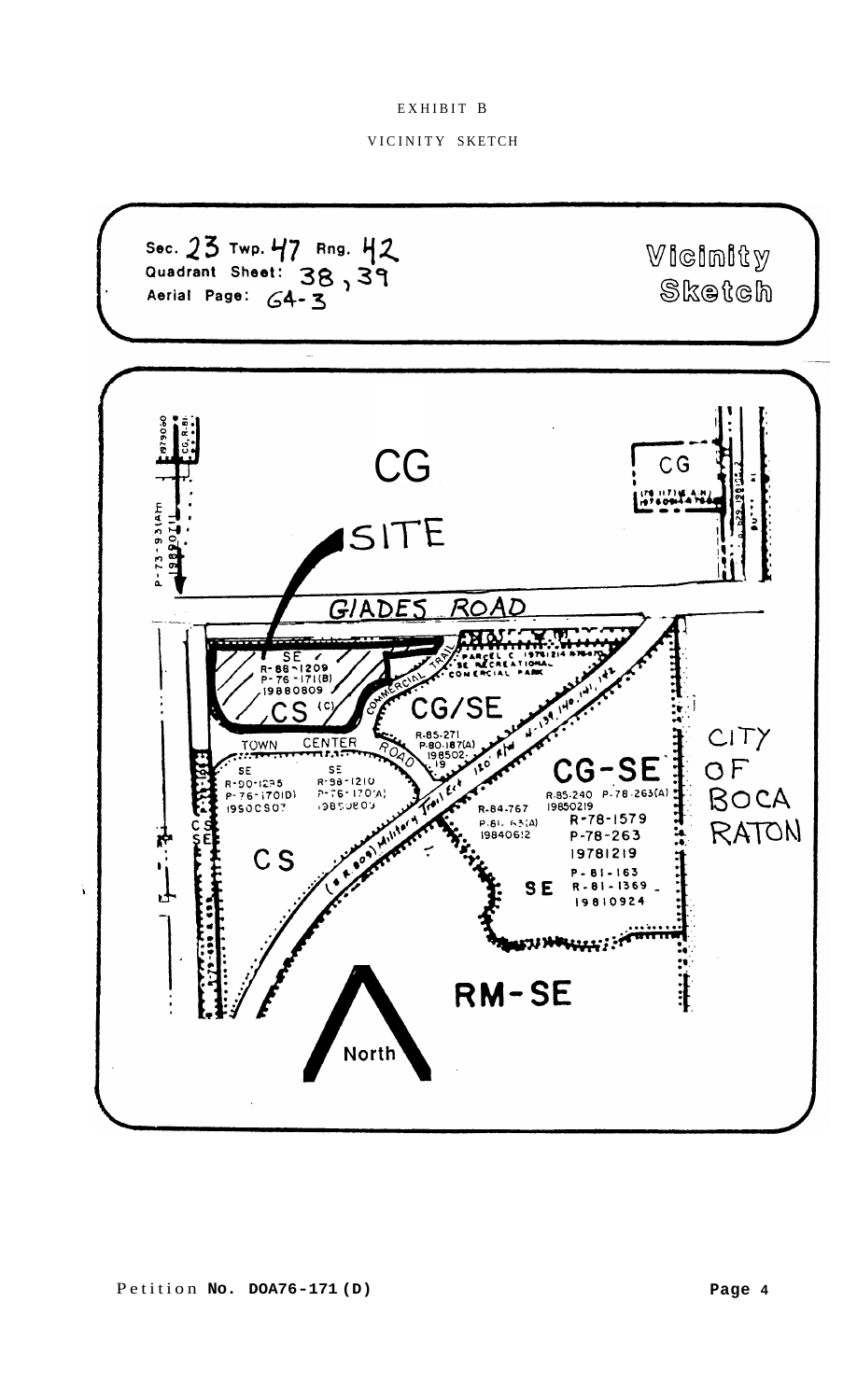## CONDITIONS **OF** APPROVAL

### A STANDARD CONDITIONS

 $\label{eq:2} \frac{1}{2} \left( \frac{1}{2} \right)^{2} \left( \frac{1}{2} \right)^{2} \frac{1}{2} \left( \frac{1}{2} \right)^{2}$ 

- **1.** All pervious condition of approval applicable to the subject property have been consolidated as contained herein. The petitioner shall comply with all pervious condition of approval, including original deadline for Zoning Code Article 5 Compliance, as amended, unless expressly modified. (MONITORING)
- **B.** ENVIRONMENTAL RESOURCES MANAGEMENT
	- **1.** Reasonable precautions shall be exercised during site development to insure that unconfined particulate (dust particles) from this property do not become a nuisance to neighboring properties. **Previously Condition No. 61**  Petition No. P-76-171(A), Resolution No. R-84-1284 (HEALTH)
	- **2.** Reasonable measures shall be employed during site development to insure the at no pollutant from this property shall enter adjacent or nearby surface waters. **Previously Condition No. 71 Petition No. P-76-171(A), Resolution No. R-84-1284** (HEALTH-ERM)
	- **3.** An affidavit for notification of Wellfield Protection Ordinance restrictions shall be executed prior to approval. An analysis of development plans shall also be conducted by the petitioner indicating:
		- a. Locations and types of business proposed;
		- b. Wellfield zones; and
		- c. Measures to be utilized to comply with Wellfield Previously Condition No. 9, Petition No. P-76-171(C), **Resolution No. R-89-1148** (ERM) Protection Ordinances.

### *C.* HEALTH

- **1.** Sewer service is available to the property. Therefore, no septic tank shall be permitted on the site. **Previously**  Condition No. 7, Petition No. P-76-171(C), Resolution No. **R-89-1148** (HEALTH)
- **2.** Water service is available to the property. Therefore, no well shall be permitted on the site to provide potable water. Previously Condition No. 8, Petition No. P-76-<br>171(C), Resolution No. R-89-1148 (HEALTH)

## **D.** LANDSCAPING

- **1.** Prior to certification, the site plan shall be amended to indicate the following:
	- **a.** Revised interior landscape tabular data. **Previously Condition No. 2, Petition No. P-76-171(C), Resolution No. R-89-1148** (condition completed)
- **2.** The financial institution shall be limited to three **(3)**  drive in teller stations. Previously Condition No. 3, Petition No. **P-76-171(C),** Resolution No. R-89-1148

**Is** hereby amended to state:

The financial institution shall be limited to Five (5) drive in teller stations. (ZONING)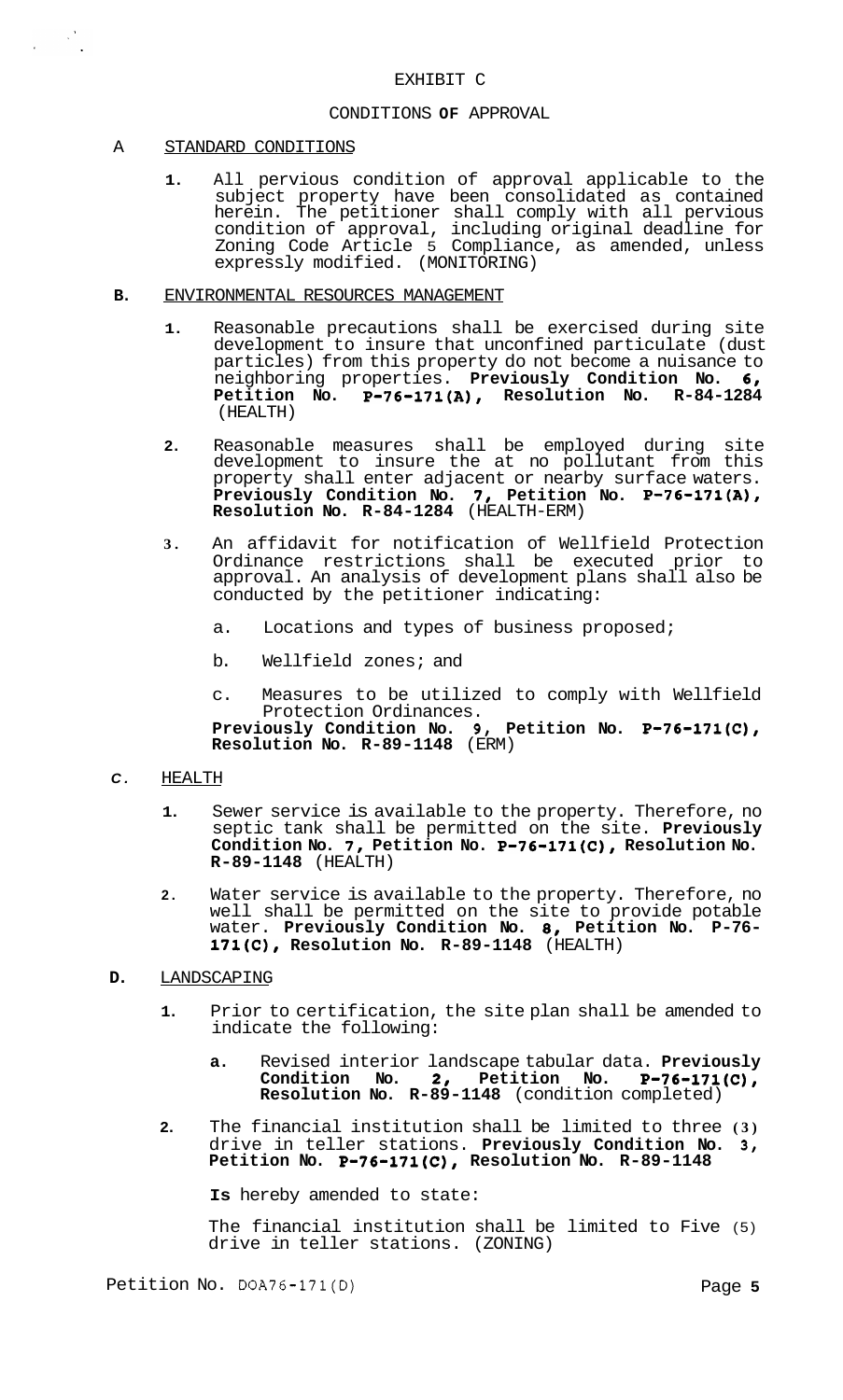- **3. A** restaurant or lounge shall not be permitted on site. **Previously Condition No. 4, Petition No. P-76-171(C), Resolution No. R-89-1148** (ZONING)
- E. ENGINEERING

- **1.** Developer shall be required to plat the subject property. **Previously Condition No. I, Petition No. P-76-171, Resolution N0.R-76-1169** (condition completed)
- **2.** Developer shall obtain drainage easements through the adjacent land in Petition **76-170** to provide legal positive outfall to Lake Worth Drainage District Canal **E-3. Previously Condition No. 2, Petition No. P-76-171, Resolution No. R-76-1169** (condition completed)
- **3.** Developer shall install a traffic signal at the intersection of Military Trail and Boca West Road relocated to accommodate traffic volume generated by the Regional Shopping Center and the subject development, when warranted, by traffic volume as determined by the County Engineer. Previously Condition No. 3, Petition No. **P-76-171, Resolution No. R-76-1169** (condition completed)
- **4.** Developer shall construct at the intersection of Military Trial and Boca West Road (relocated):<br>a) Left turn lane, south approa
	- a) Left turn lane, south approach<br>b) Right turn lane, north a
	- lane, north approach, when warranted

c) Right turn lane west approach, when warranted **Previously Condition No. 4, Petition No. P-76-171, Resolution No. R-76-1169** (condition completed)

- **5.** Developer shall convey to Palm Beach County within ninety days from the approval of the Special Exception Site Plan, ninety **(90)** feet of right-of-way for Boca West Road (relocated). **Previously Condition No.** *51* **Petition No. P-76-171, Resolution No. R-76-1169** (condition completed)
- **6.** Developer shall construct the access road on the east side of the property in conjunction with the Funeral Home. **Previously Condition No. 6, Petition No. P-76-171, Resolution No. R-76-1169** (condition completed)
- **7.** Developer shall construct two **(2)** lanes at Boca West Road (relocated) with County Participation of a compacted base wearing surface between Military Trail and Boca West Road. Palm Beach County's participation shall be limited to **\$10,500.00,** any additional expense shall be paid by the Petitioner. **Previously Condition No. 7, Petition No. P-76-171, Resolution No. R-76-1169** (condition completed)
- 8. The County agrees to accept the petition to abandon Boca West Road from the present intersection with Military Trail north the point of relocation provided that the petition for abandonment complies with all applicable laws and ordinances. The County further agrees to process the petition in a timely manner. **Previously Condition No.** *8,* **Petition No. P-76-171, Resolution No. R-76-1169**  (condition completed)
- **9.** Petitioner shall seek a binding letter of determination from the Division of State Planning, that Petition **No. 76-170, 76-171 and 76-172 either singularly** collectively do not constitute a Development **of** Regional Impact (DRI). In the event this determination is not made, that the Petitioner agrees to reprocess the above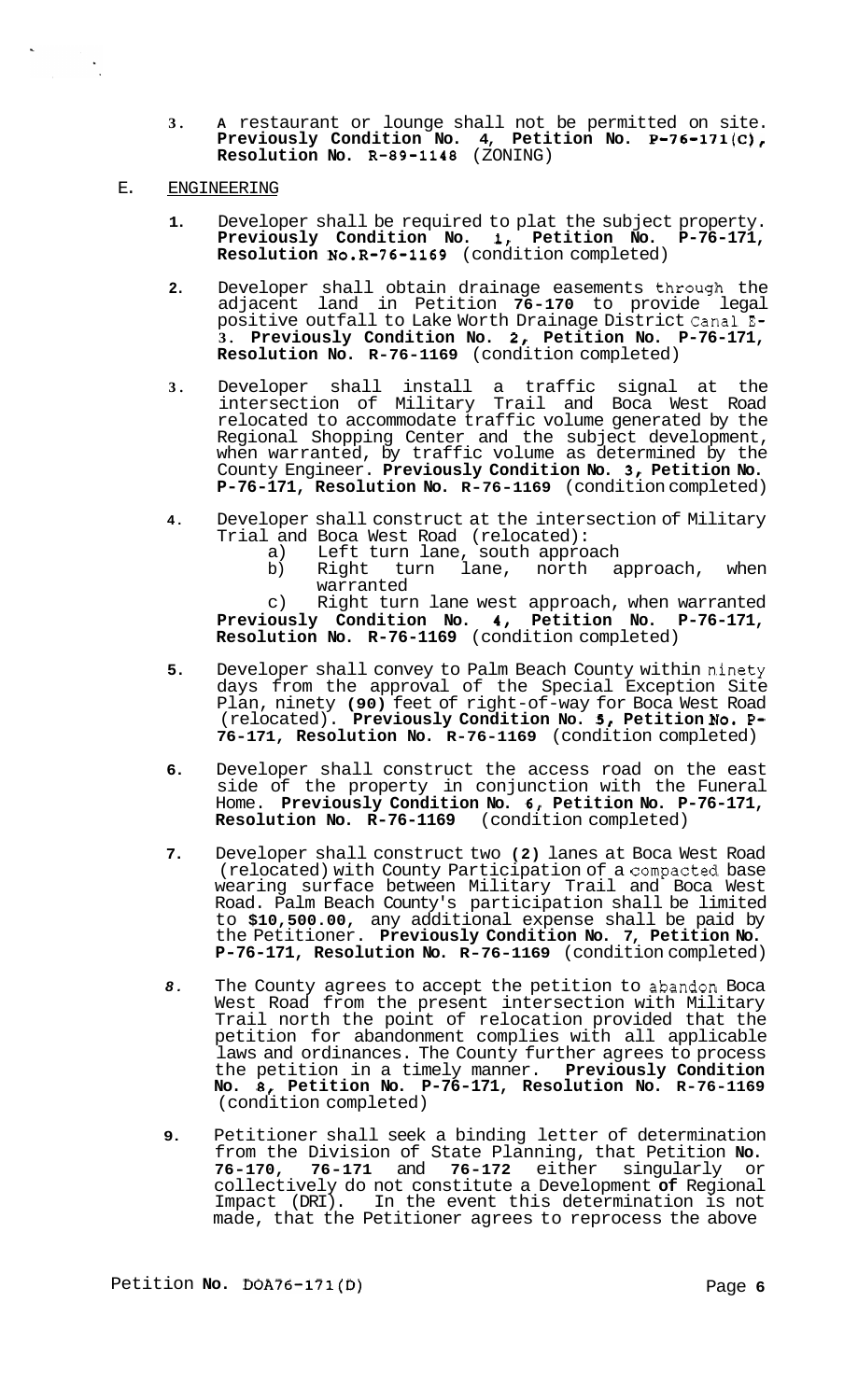numbered petitions according to those procedures applicable to Developments of Regional Impact. condition No. **9** of Zoning Petition **76-171. Previously Condition No. 9, Petition No. P-76-171, Resolution No. R-76-1169**  (condition completed) (MONITORING)

- **10.** The developer shall retain onsite **85%** of the stornwater runoff generated by a three **(3)** year storm per requirements of the Permit Section, Land Develcpment Division. **Previously Condition No. 3, Petition No. P-76- 171(A), Resolution No. R-84-1284** (ENGINEERING)
- **11.** The Developer shall contribute **\$18,563.00** toward the! cost of meeting this project's direct and identifiable inpact, and in addition, based upon the amount of traffic generated by this development, the Developer has agreed to contribute an additional **\$25,437.00** toward Palm Beach County's existing Roadway Improvement Program. These total funds shall be deposited with Palm Beach County within six **(6)** months of the approval date by the Board of County Commissioners, or prior **to** the issuance of a Building Permit, whichever shall first occur. Should the amount assessed under the Impact Fee Ordinance be raised prior to the issuance of a Building Permit for this project, this amount shall be credited toward the increased Fair Share Fee. **Previously Condition No. 4, Petition No. P-76-171(A), Resolution No. R-84-1284**  (condition completed)
- **12.** The developer shall construct concurrent with ansite paving and drainage improvements, pursuant to a paving and drainage permit issued from the office of the County Engineer:
	- a.) Signalization at the intersection of Military Trail and Town Center Road, when warranted, as determined by the County Engineer.
	- b.) Left turn lane, west approach, on Town Center Road at the project's entrance road.

**Previously Condition No. 5, Petition No. P-76-171(A), Resolution No. R-84-1284** (condition completed).

- 13. The property owner shall pay a Fair Share Fee in the amount and manner required by the "Fair Share Contribution for Road Improvements Ordinancell **2** *s* it presently exists or as it may from time to tirle be amended. The Fair Share Fee for this proposed restaurant is **\$4,795.00 (179** trips **X \$26.79** per trip). **Previously Condition No. 2, Petition No. P-76-171(B), Resoluticn No. R-88-1209** (condition completed)
- **14.** Based on the Traffic Performance Standards (Category **ltBtt),** the developer shall contribute an additional **\$1,199.00** toward Palm Beach County's existing Rosdway Improvement Program. These total funds of **\$5,994.00** are to be paid prior to the issuance of the first building permit, or prior to October **1, 1987,** whichever shall first occur. Previously Condition No. 3, Petition No. P-**76-171(B), Resolution No. R-88-1209** (TRAFFIC)
- **15.** The petitioner shall pay a Fair Share Fee in the anount and manner required by the "Fair Share Contribution for Road Improvements Ordinance" as it presently exists or as it may from time to time be amended. **Previously Condition No. 10, Petition No. P-76-171(C), Resolution No. R-89- 1148** (BUILDING)

.